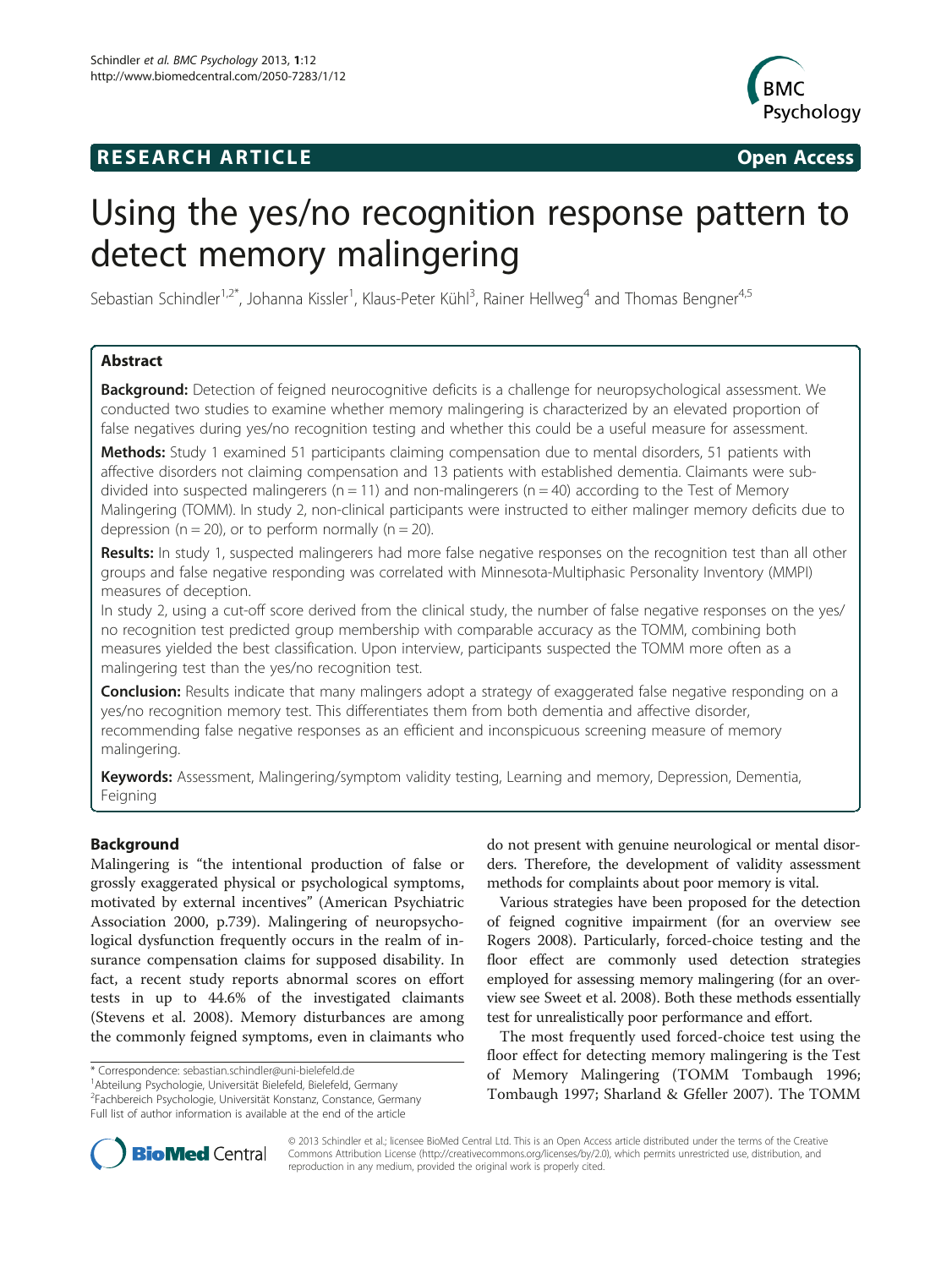possesses good specific values (Sollman & Berry [2011](#page-10-0)), leading to a high positive predictive validity (Vallabhajosula & van Gorp [2001](#page-10-0); Batt et al. [2008](#page-9-0)). Other tests like the Word Memory Test (WMT Green [2003\)](#page-10-0) or the Medical Symptom Validity Test (MSVT Green [2004\)](#page-10-0) have been suggested to exhibit a higher sensitivity than the TOMM, but a recent meta-analysis reported a mean sensitivity of 69% across the five most often examined symptom validity tests including the TOMM, the WMT and the MSVT, with no substantial difference between them (Sollman & Berry [2011\)](#page-10-0).

However, tests that make use of floor effects may be easily recognized as malingering tests by the participant (Sweet et al. [2008](#page-10-0); Tan et al. [2002](#page-10-0)). This will lower their sensitivity to detect malingering. Therefore, it is suggested to rely on multiple indicators of memory malingering to compensate for the moderate sensitivity of each individual symptom validity test (Sollman & Berry [2011](#page-10-0)). A multi-measure strategy is also recommended by Slick and colleagues' classic criteria for the detection of neurocognitive malingering (Slick et al. [1999\)](#page-10-0).

Whereas in everyday life, memory problems become most apparent as an inability to voluntarily recall memory contents that is they manifest as free recall failures the veridicality of such free recall failures in suspected malingerers is experimentally practically impossible to assess. There is no way of knowing, whether an examinee is purposefully withholding memory contents or truly experiencing a failure to recollect. The situation changes on recognition tests, where participants have to respond to every single presented item. Recognition tests are normally easier to master than free recall tests, because they do not require voluntary item generation (Haist et al. [1992](#page-10-0) see also Gillund & Shiffrin [1984](#page-10-0)), however, crucially for the present purpose, performance patterns on tests where each item requires a response may also be useful to detect feigned or grossly exaggerated memory deficits.

In the present study, yes/no recognition memory is investigated as one such measure for the detection of memory malingering. In yes/no recognition tasks, participants are presented with only one item at a time, and have to decide if the item has been presented during the study phase or not. While forced-choice recognition, as implemented for instance in the TOMM, allows the distinction of hits and misses only, responses during yes/no recognition tasks can be classified as true positives, true negatives, false positives, and false negatives, affording more precise characterization of response patterns and the application of signal detection measures.

Indeed, earlier studies already noted that qualitatively altered response patterns during the yes/no recognition trial of the California Verbal Learning Test may be useful to detect memory malingering (Trueblood & Schmidt

[1993](#page-10-0); Millis et al. [1995](#page-10-0); Greve et al. [2009a\)](#page-10-0). Claimants classified as probable malingerers have been observed to be characterized by fewer false positive responses than either healthy people or truly memory disturbed patients. The corresponding increase in false negative responses may stem from the fact that individuals feigning or exaggerating memory deficits follow the naive hypothesis that memory disorder is mainly characterized by an almost total failure to encode items presented for learning. That is, lay people may hypothesize that 'everything will be new all the time' to people with a genuine memory disorder, leading them to deny having seen any previously presented items. However, empirically this turns out to be untrue. In fact, people with memory disorders are often characterized by a performance suggesting that many things seem vaguely familiar to them, leading them to accept many more items as old and 'presented before' than healthy people would, especially in immediate recognition (Bartlett et al. [1989](#page-9-0); Fahlander et al. [2002](#page-10-0); Stavitsky et al. [2006;](#page-10-0) Bengner et al. [2006](#page-9-0); Huh et al. [2006](#page-10-0); Hudon et al. [2009](#page-10-0); Werheid et al. [2010](#page-10-0); Deason et al. [2012\)](#page-10-0). Although unusual 'yes/no' recognition memory patterns in probable malingerers have been noted before, their extent and discriminatory power have never been specifically examined in a targeted study.

The present paper covers two consecutive studies which aim to fill this gap. In a first clinical study, 'yes/no' recognition performance was compared between probably malingering and probably non-malingering claimants, inpatients with dementia and inpatients with affective disorder. Dementia was chosen as a clinical comparison because it is characterized by severe genuine memory deficits and the differentiation between dementia and memory malingering is difficult for some established measured of memory malingering (Teichner & Wagner [2004;](#page-10-0) Greve et al. [2009b\)](#page-10-0). On the other hand claimants in the clinical study present most often with affective disorders and genuine affective disorder patients tend to be more comparable in age to claimants than dementia patients. Moreover, affective disorder patients also often complain about their poor memory and memory deficits, although milder than in dementia, have been extensively researched in this population (Castaneda et al. [2008](#page-9-0); McDermott & Ebmeier [2009;](#page-10-0) Mann-Wrobel et al. [2011](#page-10-0)). As in previous studies (Constantinou et al. [2005](#page-10-0); Lange et al. [2010](#page-10-0)), probable group membership for the claimants was determined by the TOMM. An inherent methodological problem of this first study is the uncertainty of true group membership (Sollman & Berry [2011](#page-10-0)). Therefore, a second study was performed with an experimental simulation design. Non-clinical participants demographically matched to the claimants from study 1 were randomly assigned to a 'malingering' versus a 'non-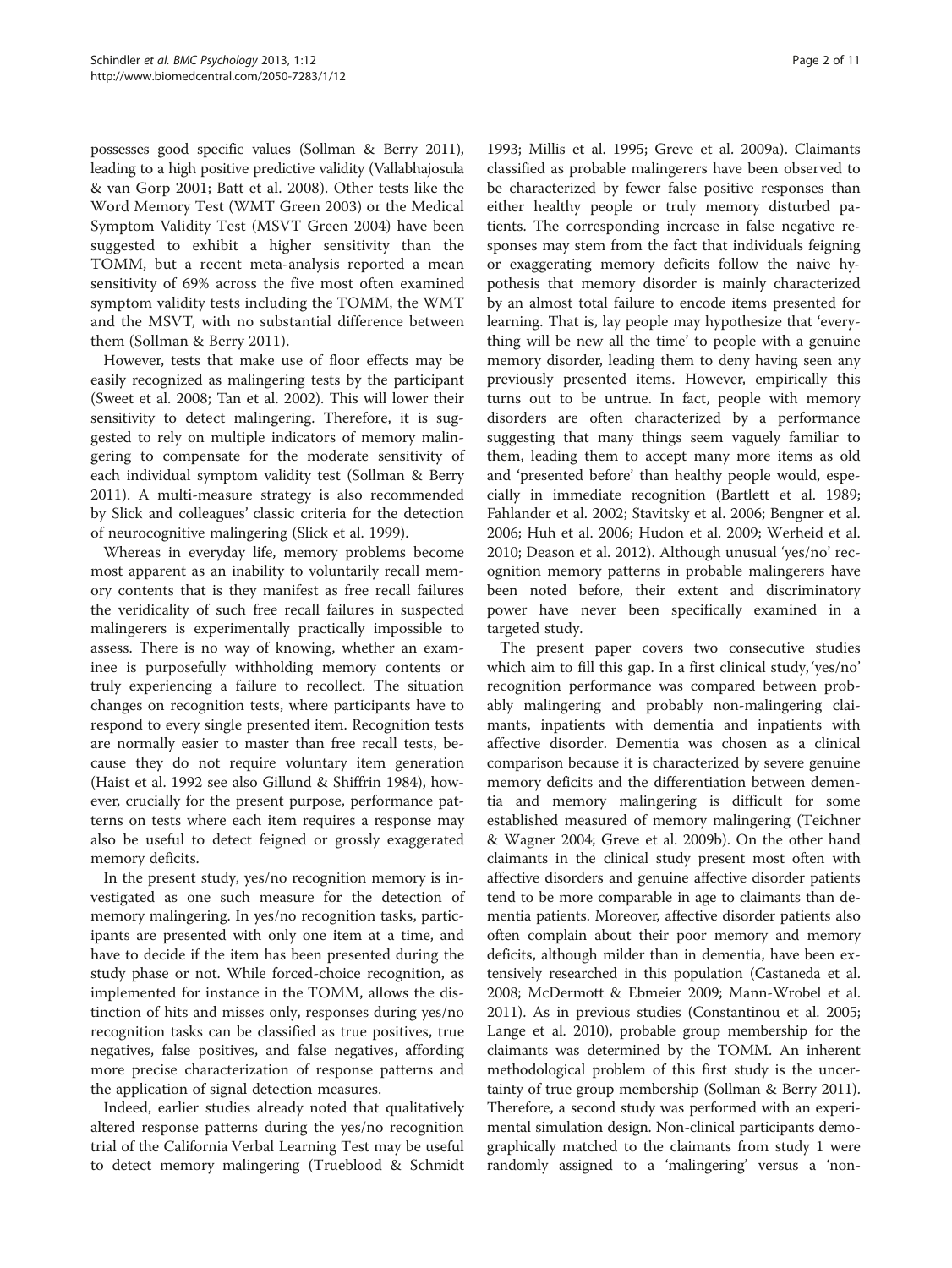|                                  | Probably<br>malingering<br>claimants | Probably non-<br>malingering claimants | Inpatients with<br>dementia | Inpatients with<br>affective disorder |                                                        |       | <b>Instructed</b><br>malingering<br>participants | Instructed non-<br>malingering participants |                                                        |      |
|----------------------------------|--------------------------------------|----------------------------------------|-----------------------------|---------------------------------------|--------------------------------------------------------|-------|--------------------------------------------------|---------------------------------------------|--------------------------------------------------------|------|
|                                  | $(n = 11)$                           | $(n = 40)$                             | $(n = 13)$                  | $(n = 51)$                            |                                                        |       | $(n = 20)$                                       | $(n = 20)$                                  |                                                        |      |
| Sex (female/male)                | 6/5                                  | 15/25                                  | 6/7                         | 28/23                                 | $LR - \chi^2 = 2.97$ ,<br>$df = 3$ ,<br>nonsignificant |       | 12/8                                             | 10/10                                       | $LR - \chi^2 = 0.41$ ,<br>$df = 1$ ,<br>nonsignificant |      |
|                                  |                                      | Analyses of Variance                   |                             |                                       | $F(3,111)$ $n^2$                                       |       |                                                  | Independent t-Tests                         | $t$ -value                                             | df   |
| Age (years)                      | 48.64 <sup>a</sup>                   | 45.10 <sup>a</sup>                     | 72.00 <sup>b</sup>          | 44.00 <sup>a</sup>                    | $26.52***$                                             | 0.42  | 43.70                                            | 44.20                                       | $-0.13$                                                | - 38 |
|                                  | (8.87)                               | (9.34)                                 | (8.48)                      | (11.84)                               |                                                        |       | (11.58)                                          | (12.88)                                     |                                                        |      |
| Years of                         | $11.64^{ab}$                         | $13.52^a$                              | 10.00 <sup>b</sup>          | $11.55^{ab}$                          | $5.00**$                                               | 0.12  | 14.15                                            | 13.85                                       | $+0.25$                                                | 38   |
| education                        | (2.62)                               | (4.03)                                 | (3.11)                      | (3.28)                                |                                                        |       | (3.80)                                           | (3.73)                                      |                                                        |      |
|                                  |                                      | Analyses of Variance                   |                             |                                       | F(2,99)                                                | $n^2$ | Independent t-Tests                              |                                             | $t$ -value                                             | df   |
| WMS-LM                           | 20.70                                | 26.51                                  | $\overline{\phantom{a}}$    | 25.41                                 | 2.35                                                   | 0.05  | 15.90                                            | 28.75                                       | $-6.44***$                                             | 38   |
| Immediate<br>recall <sub>a</sub> | (6.38)                               | (6.61)                                 |                             | (8.39)                                |                                                        |       | (6.82)                                           | (5.75)                                      |                                                        |      |
| WMS-LM                           | 13.20 <sup>a</sup>                   | $20.85^{ab}$                           |                             | 21.31 <sup>b</sup>                    | $3.49*$                                                | 0.07  | 9.95                                             | 24.35                                       | $-7.23***$                                             | 38   |
| Delayed recall <sub>a</sub>      | (8.35)                               | (8.11)                                 |                             | (9.77)                                |                                                        |       | (5.19)                                           | (7.24)                                      |                                                        |      |

## <span id="page-2-0"></span>Table 1 Neuropsychological and demographic results for the four groups of the clinical sample and the two groups of the experimental sample

Note: \* =  $p \le 0.05$ , \*\* =  $p \le 0.01$ , \*\*\* =  $p \le 0.001$ . Standard deviations appear in parentheses below means; means in the same row sharing the same superscript letter do not differ significantly from one another at  $p$ 0.05; means that do not share superscripts differ at  $p \le 0.05$  based on Scheffé test post-hoc paired comparisons.

WMS-LM: subtest Logical Memory of the German adaptation of the Wechsler Memory Scale-Revised.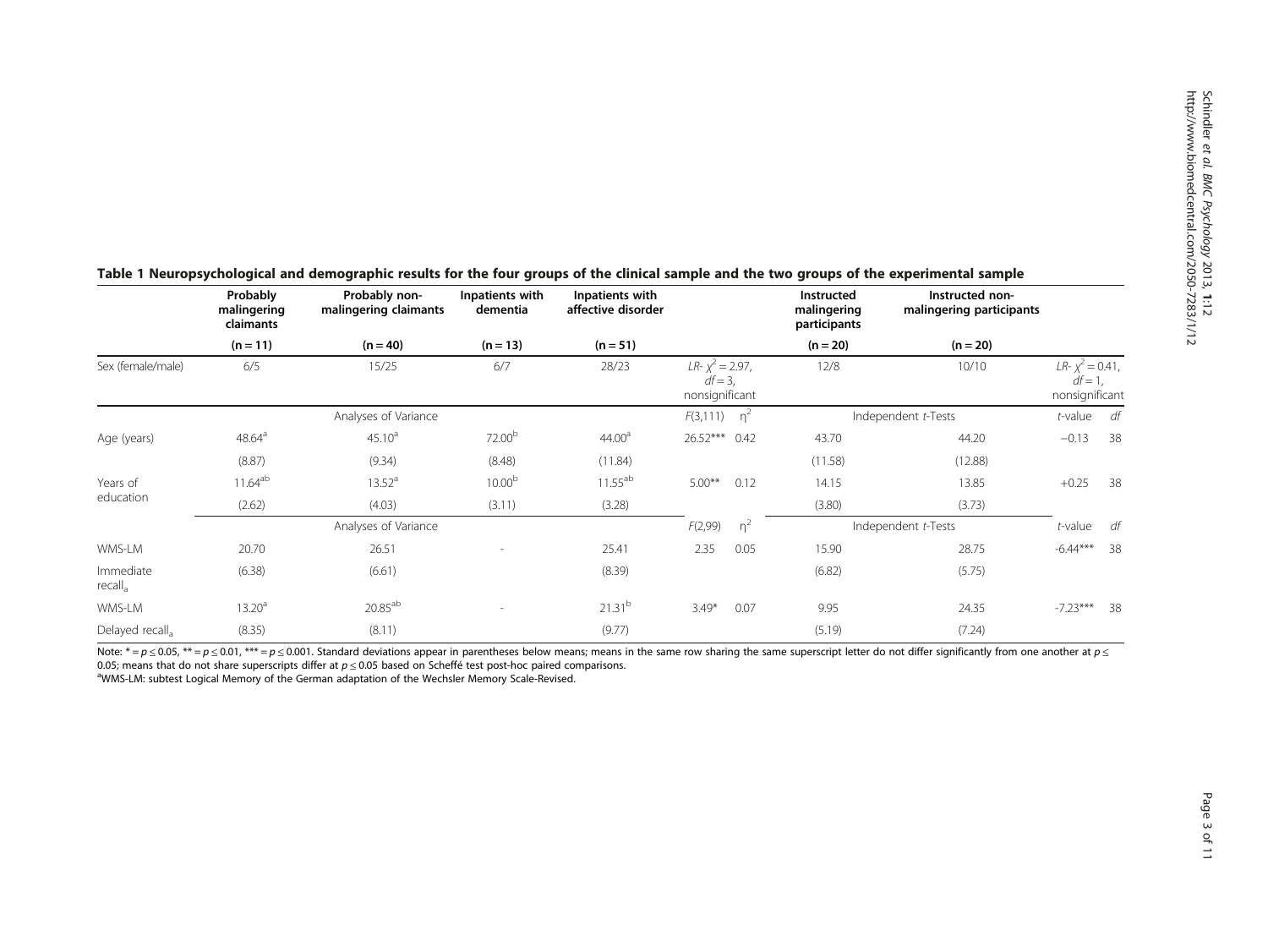malingering' group. This approach has a high internal validity (Sollman & Berry [2011](#page-10-0)).

Malingering was hypothesized to be characterized by an increase of false negative responses during immediate face recognition memory. This will result in a lower discrimination index. Inpatients with genuine organic memory deficits (i.e. dementia) should also exhibit poor overall discrimination, but this should be primarily due to a high rate of false positives. Inpatients with affective disorders might show mild memory deficits (Castaneda et al. [2008](#page-9-0); McDermott & Ebmeier [2009](#page-10-0); Mann-Wrobel et al. [2011\)](#page-10-0), but are not expected to show as many false negatives as probable malingerers. Claimants' not malingering and experimental controls should show a better discrimination index because they should neither show an increase of false negative responses nor an increase of false positive responses.

## Clinical study

#### Methods

## **Participants**

A group of 51 claimants seeking compensation was investigated. Furthermore, 51 inpatients with affective disorder and 13 inpatients with dementia were examined. Data was retrospectively obtained from all patients consecutively examined between April 2009 and December 2011, who underwent neuropsychological evaluation. The study did not require specific approval by an ethics committee and was conducted in compliance with regulations of the Department of Psychiatry and Psychotherapy of the Charité University Hospital, Berlin, Germany. Research was conducted in accordance with the Helsinki Declaration [\(http://www.wma.net/en/](http://www.wma.net/en/30publications/10policies/b3/index.html) [30publications/10policies/b3/index.html\)](http://www.wma.net/en/30publications/10policies/b3/index.html). Demographic information for the participants in the two groups is given in Table [1.](#page-2-0) Additional file [1](#page-9-0): Tables S1 and S2 detail per group the distribution of ICD-10/DSM-IV diagnoses.

Claimants were referred for psychiatric expert opinion by occupational disability insurance companies or from courts dealing with welfare and disability compensation issues. All claimants claimed to have cognitive deficits due to a mental disorder, requiring additional neuropsychological assessment. Full psychiatric assessment was available for 46 claimants. The most frequently reported ICD-10F/DSM-IV diagnosis was depression (46%).

Inpatients with affective disorder were routinely neuropsychologically evaluated for their cognitive performance. All received a diagnosis of an affective disorder, most of them a current depressive episode (84%). Most common comorbidities were anxiety disorders (16%), drug related disorders (12%) and psychotic disorders (12%).

Inpatients with dementia had been neuropsychologically evaluated for suspected dementia and had all subsequently

received a dementia diagnosis (see Additional file [1](#page-9-0): Table S1 and S2). Diagnoses were based on a comprehensive psychiatric and neuropsychological investigation including structural MRI findings, blood and liquor data as well as medical history from a third party. For brevity, only the Mini Mental State Examination scores (MMSE Folstein et al. [1975](#page-10-0)) are reported. The median MMSE score was 22 ( $M = 21.07$ ; SD = 6.02), indicating a mild to moderate dementia.

The group of claimants was further sub-divided according to their results in the TOMM, which was administered with a discontinuation rule, as recently proposed (O'Bryant et al. [2007, 2008\)](#page-10-0). If a participant scored ≥48 in trial 1 of the TOMM, the test was terminated since claimants scoring 45 or higher on trial 1 have been shown to continue to do on subsequent trials (O'Bryant et al. [2007](#page-10-0), [2008;](#page-10-0) Gavett et al. [2005\)](#page-10-0). According to the TOMM manual, claimants seeking compensation were classified as probably malingering if their test score on trial 2 was below 45 ( $n = 11$ ), otherwise they were classified as probably non-malingering  $(n = 40)$ .

#### Procedure and measures

For the two groups of claimants, the TOMM was administered as part of a larger neuropsychological test battery. All claimants also completed a yes/no recognition test (Alsterdorfer Faces Test, Bengner et al. [2006](#page-9-0); Bengner & Malina [2010\)](#page-9-0). This test was originally developed and validated to assess memory deficits in neurological patients. The test consists of a learning phase during which 20 unfamiliar faces are consecutively presented on a computer screen for 5 seconds each. The learning phase was followed by an immediate recognition test during which the 20 studied faces are randomly mixed with 20 new distracter faces. Participants have to decide for each face whether it was on the study list or not (yes/no). The number of hits, false positive and false negative responses and the discrimination index  $(P(r) =$ Hits - False Alarms (Snodgrass & Corwin [1988](#page-10-0)) were used as dependent variables.

Verbal memory was tested by the subtest "Logical Memory" of the German version of the Wechsler Memory Scale-Revised (Härting et al. [2000\)](#page-10-0). Furthermore, 45 of the claimants filled in the German version of the Minnesota Personality Inventory-2 (MMPI 2 Hathaway et al. [2000](#page-10-0)). Here, we focus on the validity scales of this inventory. These validity scores can shed further light on the claimants' tendency to exaggerate their symptoms (Greve et al. [2006](#page-10-0)). The Infrequency Scale (F-Scale Hathaway et al. [2000\)](#page-10-0) and the Response Bias Scale (RBS Gervais et al. [2007\)](#page-10-0) can be used as variables indicative of symptom exaggeration. The F-Scale contains response options which are rarely chosen by healthy controls and psychiatric patients. The RBS has been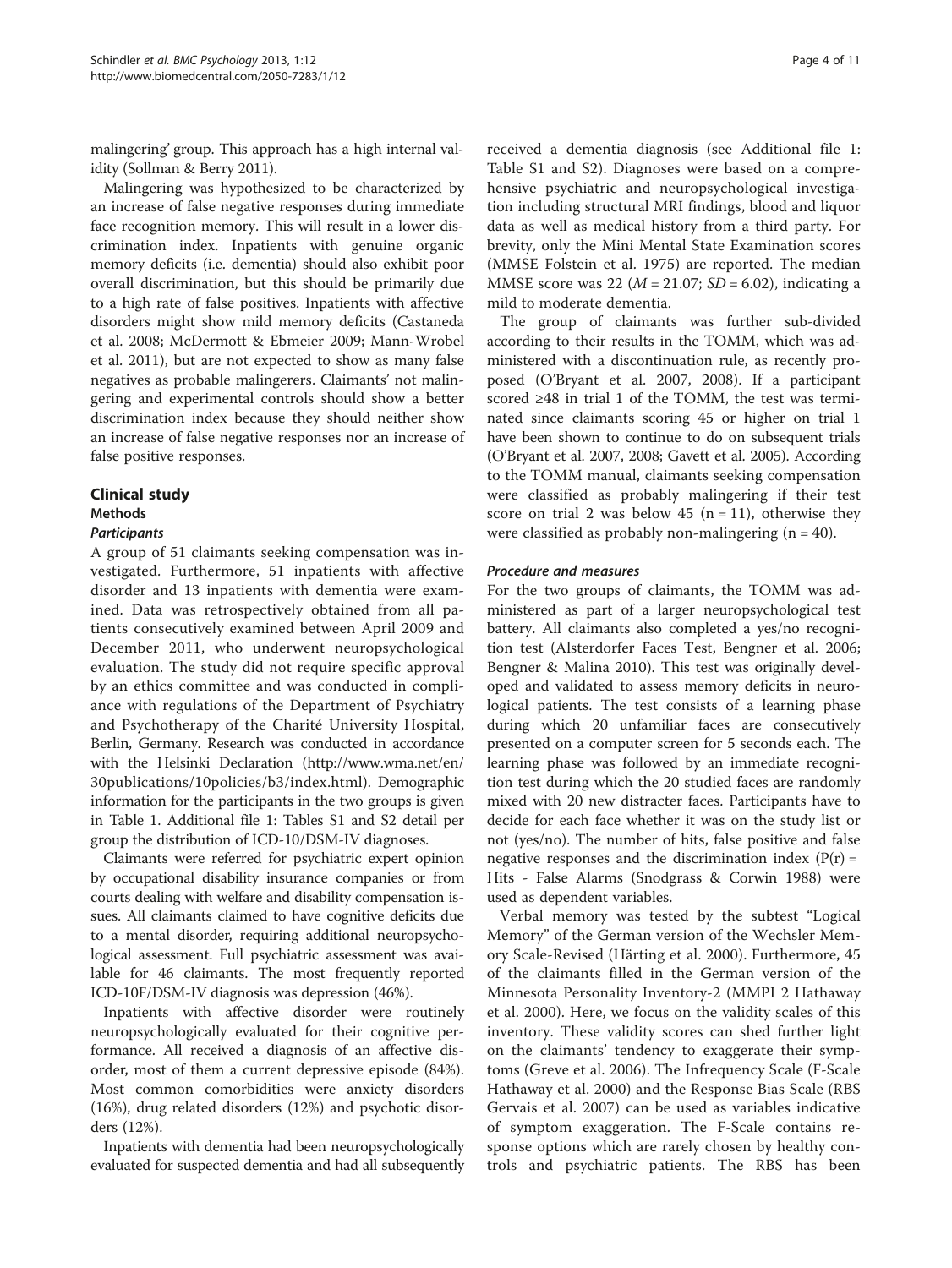developed to discriminate between people passing and failing symptom validity tests (Gervais et al. [2007\)](#page-10-0).

The same test battery, including the yes/no recognition test, but except for the TOMM and the MMPI-2, was also administered to inpatients with affective disorder.

The group of inpatients with dementia was also tested with the immediate recognition trial of the yes/no recognition test (Bengner et al. [2006](#page-9-0); Bengner & Malina [2010](#page-9-0)). Due to the higher age of inpatients with dementia, they were otherwise examined with the German version of the Neuropsychological Assessment Battery of the Consortium for Establishing a Registry for Alzheimer Disease (CERAD-NAB Aebi [2002\)](#page-9-0) which is well-standardized for this age group.

#### Statistical analyses

Univariate analyses of variance followed up by additional post-hoc Scheffé tests were used to examine differences between the two claimants groups and the two inpatient groups. Eta-squared  $(\eta^2)$  was calculated to describe overall effect sizes in the ANOVA.  $\eta^2 = 0.01$  describes a small,  $\eta^2 = 0.06$  a medium and  $\eta^2 = 0.14$  a large effect (Cohen [1988\)](#page-10-0). For pair-wise comparisons, effect sizes were estimated using Cohen's  $d$ ;  $d = 0.2$  describes a small,  $d = 0.5$  a medium, and  $d = 0.8$  a large effect size (Cohen [1988](#page-10-0)). For ordinally scaled variables, and variables that were not normally distributed, Kruskal-Wallis Tests and Wilcoxon's signed-rank tests were computed for group comparisons. Likelihood-Ratio  $\chi^2$  tests were calculated to compare the distribution of nominally scaled variables. Phi coefficients were computed to assess the relationship between the prediction of memory malingering by the TOMM, the yes/no recognition test and the prediction of malingering by the MMPI-2 validity measures. For comparing these correlations, Steiger's Z-test for correlated correlations within a sample was performed (Meng et al. [1992](#page-10-0)). For comparisons of multiple correlation coefficients the significance level was Bonferroni-corrected, dividing by the number of comparisons. Statistical analyses were calculated using SPSS, Version 20.0 (SPSS Inc.,<http://www.spss.com>). Group membership for probably malingering claimants and probably non-malingering claimants was determined based on the TOMM results. Sensitivity (SN) of the yes/ no recognition test was estimated on the basis of TOMM results by dividing the number of truly predicted malingerers by the base rate (BR) of malingering derived from the TOMM test (11 out of 51, i.e. 22%). Specificity (SP) was estimated by dividing the number of falsely predicted malingerers by the remaining cases (RC; 78%). The positive predictive value (PPV) and the negative predictive value (NPV) were calculated following O'Bryant and Lucas (O'Bryant & Lucas [2006\)](#page-10-0): PPV =

 $(SN \times BR)/(SN \times BR) + [(1 - SP) \times RC]$  and  $NPV = (SP \times$  $RC)/(SP \times RC) + [(1 - SN) \times BR].$ 

#### Results

#### Between group comparisons

Tables [1](#page-2-0) and [2](#page-5-0) detail the between group comparison results. The groups did not differ in gender distribution, but inpatients with dementia were significantly older than the three other groups, who did not differ. Also, probably non-malingering claimants had significantly more years of education than inpatients with dementia, and were somewhat better educated than inpatients with affective disorder ( $p = 0.05$ ; see Table [1\)](#page-2-0).

The discrimination index was significantly lower in the probably malingering claimants and inpatients with dementia than in the probably non-malingering claimants and inpatients with affective disorder (see Table  $2<sup>a</sup>$ ). Importantly, probably malingering claimants had significantly higher rates of false negative responses than the other three groups (see Table [2\)](#page-5-0). Inpatients with dementia, by contrast, showed significantly higher rates of false positives than the other three groups. However, whereas the probably malingering claimants had a similar overall discrimination index as the inpatients with dementia, the groups differed in the contributing factors, namely false negatives on the one hand and false positives on the other.

Thus, probably malingering claimants and inpatients with dementia appeared quantitatively equally impaired in their face recognition memory, but they showed a qualitatively quite different pattern of responses.

#### Sensitivity & specificity

The yes/no recognition test variables were compared in their respective classification rate for predicting group membership of probably malingering claimants. A preliminary cut-off for clinical use was determined by optimizing the prediction of the receiver operator characteristic curve. False negative responses yield the best classification accuracy. A cut-off of more than 9 out of 20 possible false negative responses discriminated probably malingering claimants from probably non-malingering claimants with a sensitivity of 54% and a specificity of 95%. This cut-off had a positive predictive value of 76% and a negative predictive value of 88%. Importantly, applying this cut-off in the inpatients sample, no inpatient with dementia or affective disorder would be misclassified as a malingerer.

#### Correlations with the MMPI-2

For the 45 claimants who had completed the MMPI, prediction of malingering from the TOMM and the yes/no recognition test was correlated with prediction of elevated scores of two MMPI-2 feigning indicators. There was no significant relationship of the TOMM with the MMPI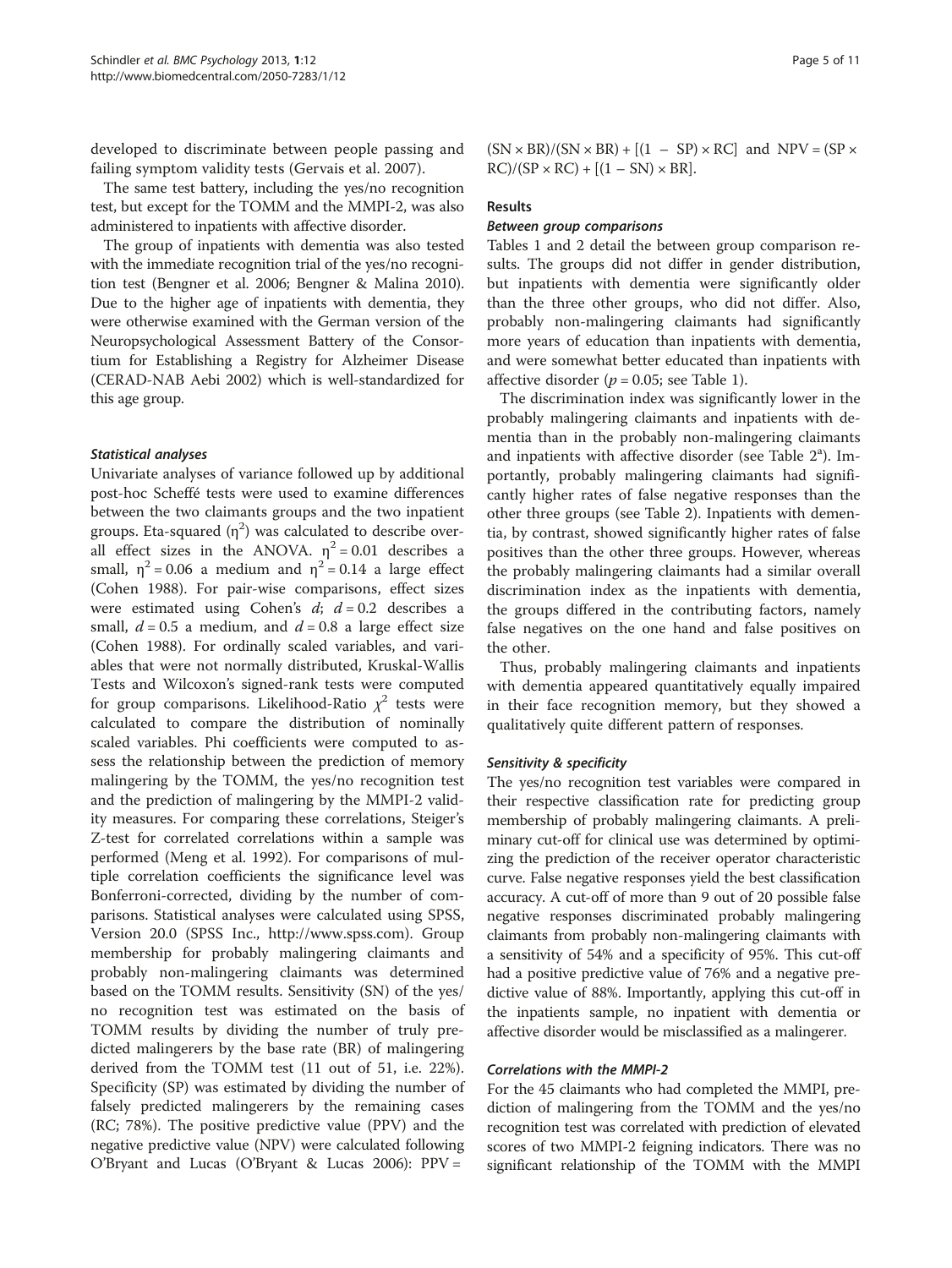| Variable                       | Probably malingering<br>claimants | Probably non-malingering<br>claimants | Inpatients with<br>dementia | Inpatients with affective<br>disorder |                     |         |
|--------------------------------|-----------------------------------|---------------------------------------|-----------------------------|---------------------------------------|---------------------|---------|
|                                | $(n = 11)$                        | $(n = 40)$                            | $(n = 13)$                  | $(n = 51)$                            |                     |         |
| <b>TOMM</b>                    |                                   |                                       |                             |                                       | $W +$               | $Z-$    |
| Wilcoxon signed-rank tests     |                                   |                                       |                             |                                       | value               | value   |
| TOMM trial 1                   | $M = 33.36$ , $S = 8.35$          | $M = 46.53$ , $S = 3.95$              |                             |                                       | 88***               | $-4.56$ |
|                                | $Min = 21$ , $Max = 47$           | $Min = 32$ , $Max = 50$               |                             |                                       |                     |         |
| TOMM trial 2                   | $M = 34.55$ , $S = 8.38$          | $M_a = 49.53$ , $S_a = 1.09$          |                             |                                       | 66***               | $-5.27$ |
|                                | $Min = 16$ , $Max = 43$           | $Min = 45$ , $Max = 50$               |                             |                                       |                     |         |
| <b>Yes/No Recognition Test</b> |                                   |                                       |                             |                                       | $F(3,111)$ $\eta^2$ |         |
| Analyses of Variance           |                                   |                                       |                             |                                       |                     |         |
| Discrimination Index           | 0.35 <sup>a</sup>                 | 0.69 <sup>b</sup>                     | 0.41 <sup>a</sup>           | 0.68 <sup>b</sup>                     | $16.92***$          | 0.31    |
| P(r)                           | (0.25)                            | (0.21)                                | (0.19)                      | (0.15)                                |                     |         |
| False negative                 | 9.09 <sup>a</sup>                 | 3.78 <sup>b</sup>                     | 4.69 <sup>b</sup>           | 3.47 <sup>b</sup>                     | $11.58***$          | 0.24    |
| responses $b$                  | (4.04)                            | (3.16)                                | (2.59)                      | (2.55)                                |                     |         |
| False positive                 | 4.00 <sup>a</sup>                 | 2.48 <sup>a</sup>                     | 6.92 <sup>b</sup>           | 2.94 <sup>a</sup>                     | $11.52***$          | 0.24    |
| responses h                    | (3.03)                            | (2.01)                                | (3.52)                      | (2.34)                                |                     |         |

#### <span id="page-5-0"></span>Table 2 Comparisons of the TOMM and the yes/no recognition test (Alsterdorfer Faces Test) variables between the four groups of the clinical sample

 $*** = p \le 0.001$ . Standard deviations appear in parentheses below means; means in the same row sharing the same superscript letter do not differ significantly from one another at  $p \le 0.05$ ; means that do not share subscripts differ at  $p \le 0.05$  based on Scheffé test post-hoc paired comparisons.

a This value is based on 26 claimants that actually performed trial 2, in 14 claimants with values ≥ 48 in trial 1, trial 2 was estimated to be 50/50

b False negative and false positive responses did not exhibit standard normal distribution measured by the Shapiro-Wilk test of normality. Parametric results are reported for readability. Results were confirmed by Kruskal-Wallis tests and post-hoc Wilcoxon´s signed-rank tests.

F-Scale ( $\phi = 0.27$ ;  $p = 0.17$ ;  $d = 0.55^{\circ}$ ), or with the MMPI RBS ( $\phi = 0.25$ ;  $p = 0.13$ ;  $d = 0.51$ ). The yes/no recognition test correlated significantly with the F-Infrequency Scale ( $\phi$  =0.54; *p* < 0.001; *d* = 1.27), as well as with the RBS ( $\phi$  = 0.55;  $p < 0.001$ ;  $d = 1.32$ ). Therefore, correlations differed significantly between the TOMM and the yes/no recognition test on the F-Scale ( $Z = -2.22$ ;  $p < 0.025$ ;  $d = 0.69$ ) and on the RBS ( $Z = -2.54$ ;  $p < 0.025$ ;  $d = 0.78$ ).

## Study 1-discussion

In this first study, probably malingering claimants and inpatients with dementia did not differ quantitatively in their face recognition memory as measured by the discrimination index. However, in accordance with the hypothesis, they exhibited qualitatively distinct response patterns. Probably malingering claimants had an increased number of false negative responses compared with probable non-malingerers whereas inpatients with dementia had an increased number of false positive responses. Moreover, inpatients with affective disorders, comparable in age and often also reporting similar symptoms as the claimants, did not show elevated false negatives. Results suggest that yes/no recognition may be useful for discriminating between probable malingering and non-malingering, but notably also between memory malingering and genuine memory deficits on the one hand and memory malingering and affective disorder on the other.

An increased number of false positive responses in the group of inpatients with dementia (compare Table 2) is in agreement with earlier reports stating that genuine memory deficits are related to more false positive responses (Bartlett et al. [1989;](#page-9-0) Fahlander et al. [2002](#page-10-0); Stavitsky et al. [2006;](#page-10-0) Bengner et al. [2006;](#page-9-0) Huh et al. [2006](#page-10-0); Hudon et al. [2009;](#page-10-0) Werheid et al. [2010;](#page-10-0) Deason et al. [2012](#page-10-0)). Still, the number of false positive responses did not help to distinguish the two groups of claimants (see Table 2). The number of false negative responses, by contrast, differentiated between probably malingering and non-malingering claimants as well as probable malingerers and the two patient groups. The higher number of false negative responses of probably malingering claimants supports the hypothesis that malingerers mainly follow the naive idea that memory deficits during a recognition memory task are reflected in a total encoding failure resulting in false negative responses.

Importantly, the false negative response pattern distinguished malingerers from inpatients with dementia, and inpatients with affective disorder. The determined cutoff for false negative responses can be regarded as relatively conservative, as it did not misclassify any of the patients as a malingerer of memory deficits. This underscores the potential of false negative responses as a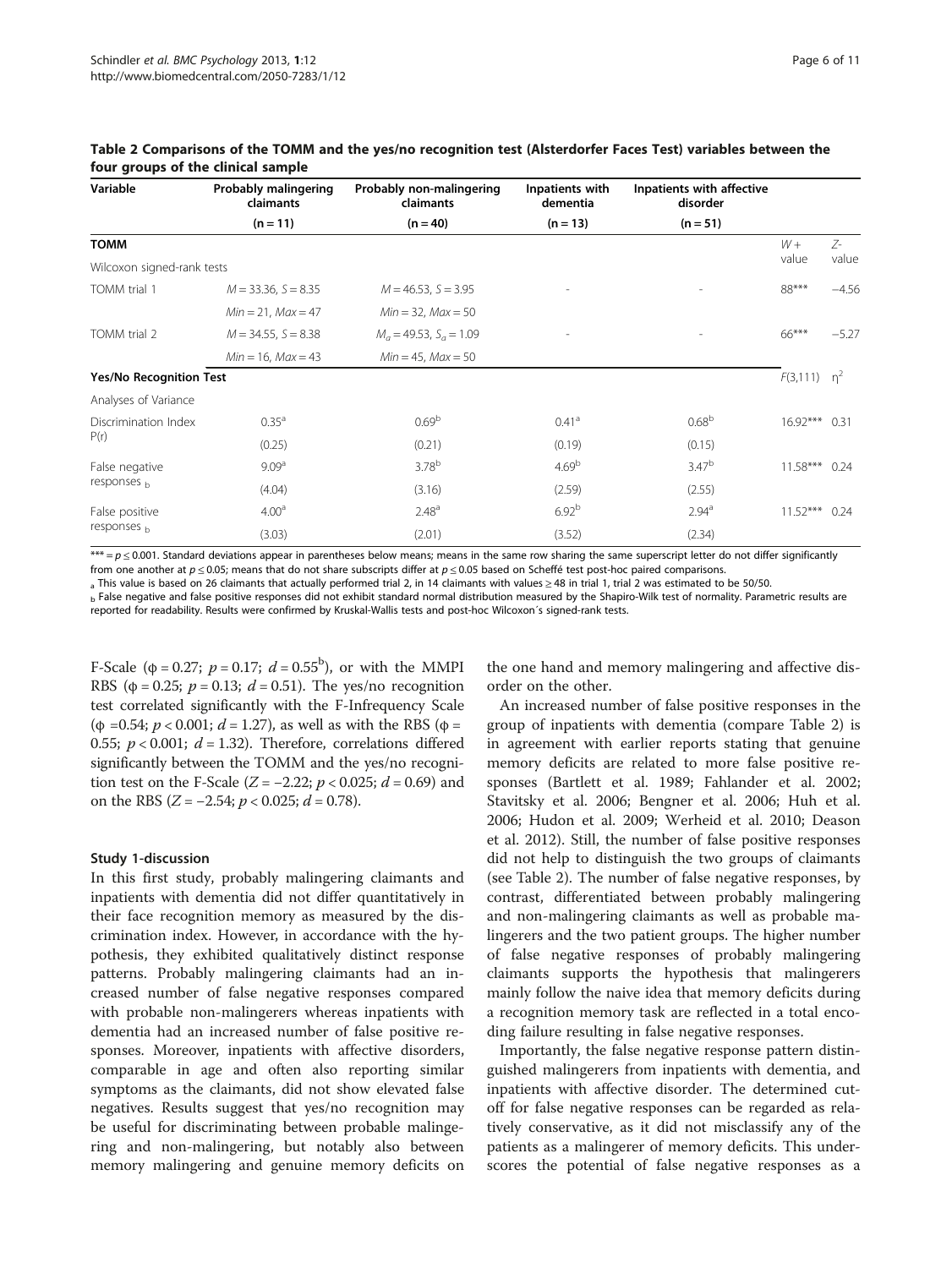measure of memory malingering. By comparison, for the widely used TOMM misclassification rates for patients with moderate to severe dementia have been reported to range between 45 and 76 percent (Teichner & Wagner [2004](#page-10-0); Greve et al. [2009b\)](#page-10-0). As the TOMM was not administered to both groups of inpatients, we cannot exclude that there would have been some false positive cases of inpatients with dementia or inpatients with affective disorder in the present sample.

Moreover, there was a significant statistical relationship between the prediction of malingering from the yes/no recognition test with exaggerated scores on the MMPI-2F-Scale and RBS. As the RBS was developed to distinguish between participants passing and failing performance symptom validity tests (Gervais et al. [2007](#page-10-0)), this can be regarded as convergent validity. In the present sample, this relationship was higher for the yes/ no recognition tests than for the TOMM.

Whereas no single test can replace comprehensive evaluation (e. g. MND criteria Slick et al. [1999](#page-10-0)), efficient screening methods to identify potential malingerers in a given cognitive domain are needed. On the basis of the first study, elevated false negatives could be useful in this regard. Still, a limitation of the present study is that group membership of claimants was based solely on one relatively specific measure of malingering (Vallabhajosula & van Gorp [2001](#page-10-0); Batt et al. [2008](#page-9-0)). However, performance of the thus identified malingerers may not be representative of strategies used during malingering in general. Fortunately, in the field of malingering, unlike in other areas of clinical assessment, group status can be experimentally assigned in a simulation study (Singhal et al. [2009;](#page-10-0) Ortega et al. [2012](#page-10-0)). Therefore, in order to further establish the usefulness of a false negative responses based measure for the identification of memory malingering, a second experimental study was performed with a simulation study design.

## Experimental study

In the second study, we sought to confirm the findings of the clinical study. In an experimental design, it can be assumed that the discrepant instructions given to participants about how to respond during the investigation rather than apriori between-group differences account for different results on symptom validity and memory tests (Sollman & Berry [2011](#page-10-0)). Therefore, non-clinical participants were randomly assigned to a 'malingering' versus a 'non-malingering' group and their performance on the TOMM and the yes/no recognition test were assessed and compared. It was hypothesized that malingering would be related to a lower discrimination index largely due to an increase of false negative responses during immediate recognition memory. In the clinical study, we had specified a preliminary, rather conservative cut-off score for false negative responses as a marker of malingering. In the second study we sought to verify if using this cut-off, yes/no recognition would still have comparable classification accuracy as the TOMM.

## Methods

#### **Participants**

Forty volunteers were recruited via flyers at the University of Konstanz and the City of Konstanz. Participants gave written informed consent and received 10 Euros each for participation. The study did not require specific approval by an ethics committee. It was conducted in compliance with regulations at the University of Konstanz and with the Helsinki Declaration. The sample was selected to be comparable in age, education, and sex to the sample of claimants seeking compensation in the clinical study (see above and Table [3\)](#page-7-0). There were no differences in age  $(F(3,87) = 0.56; p = 0.64)$ , years of education  $(F(3,87) = 1.17;$  $p = 0.33$ ) or sex (Likelihood Ratio  $\chi^2 = 3.15$ ;  $df = 3$ ;  $p = 1$ 0.41). Demographic information for the participants of the experimental study is given in Table [1](#page-2-0).

#### Procedure and measures

Participants were assigned to either a "malingering" or a "non-malingering" condition. The first 20 participants were randomly assigned. For the last 20 participants, adaptive assignment was used in order to achieve comparable demographic characteristics in both groups. Participants received instructions to either malinger cognitive deficits due to depression  $(n = 20)$  or to show full effort  $(n = 20)$ . Depression was chosen because in the sample of claimants depression was the most often reported ICD-10 F/DSM-IV diagnosis and cognitive deficits due to depression were the most common complaint.

After answering a questionnaire on demographic variables, participants were instructed to pretend cognitive deficits or to show full effort (see Additional file [1](#page-9-0) section A for the original and translated instructions). All participants completed the TOMM (Tombaugh [1996](#page-10-0); Tombaugh [1997\)](#page-10-0), the yes/no recognition test (Alsterdorfer Faces Test Bengner et al. [2006](#page-9-0); Bengner & Malina [2010\)](#page-9-0) and the subtest "Logical Memory" of the German version of the Wechsler Memory Scale-Revised (compare 4.1.2 Härting et al. [2000](#page-10-0)). Finally, all participants responded to a followup questionnaire about the testing procedure, which was used to validate that participants adhered to the respective instructions and which to examine whether they suspected any of the tests to be a malingering test, and if so, which one. The original and translated follow-up questionnaire is described in the Additional file [1](#page-9-0) section B.

#### Statistical analyses

The same statistical methods as in study 1 (see 4.1.3.) were used. Malingering was experimentally assigned to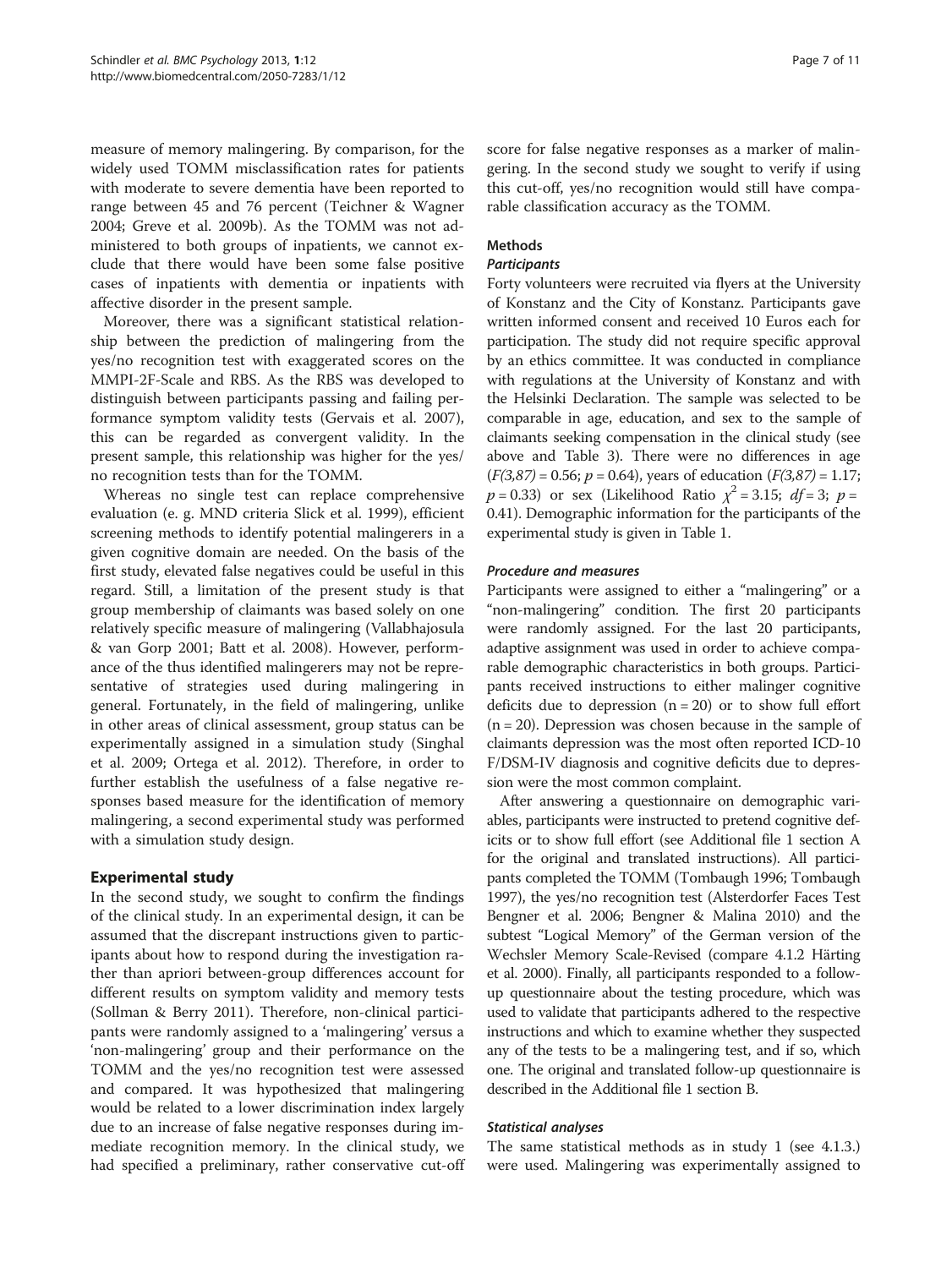| Variable                       | Instructed malingering participants<br>$(n = 20)$ | Instructed non-malingering participants<br>$(n = 20)$ |            |             |           |
|--------------------------------|---------------------------------------------------|-------------------------------------------------------|------------|-------------|-----------|
| <b>TOMM</b>                    |                                                   |                                                       |            | $W + value$ | Z-value   |
| Wilcoxon signed-rank tests     |                                                   |                                                       |            |             |           |
| TOMM trial 1                   | $M = 30.95$ , $S = 9.73$                          | $M = 48.45$ , $S = 2.48$                              |            | 218.5***    | $-5.25$   |
|                                | $Min = 10$ , $Max = 47$                           | $Min = 42$ , $Max = 50$                               |            |             |           |
| TOMM trial 2                   | $M = 32.95$ , $S = 11.32$                         | $M = 49.95$ , $S = 0.22$                              |            | $222***$    | $-5.44$   |
|                                | $Min = 6$ , $Max = 50$                            | $Min = 49$ , $Max = 50$                               |            |             |           |
| <b>Yes/No Recognition Test</b> |                                                   |                                                       | $t$ -value | df          | Cohen's d |
| Independent t-tests            |                                                   |                                                       |            |             |           |
| Discrimination Index (Pr)      | 0.17                                              | 0.76                                                  | $-7.86***$ | 27.99       | $-2.49$   |
|                                | (0.30)                                            | (0.15)                                                |            |             |           |
| False negative responses       | 9.65                                              | 2.85                                                  | $8.05***$  | 38          | 2.54      |
|                                | (3.00)                                            | (2.30)                                                |            |             |           |
| False positive responses,      | 6.95                                              | 1.90                                                  | $4.36***$  | 26.02       | 1.38      |
|                                | (4.74)                                            | (2.08)                                                |            |             |           |

<span id="page-7-0"></span>Table 3 Comparisons of the TOMM and the yes/no recognition test (Alsterdorfer Faces Test) variables between participants instructed to malinger and participants instructed to perform normally

 $*** = p \le 0.001$ . Standard deviations appear in parentheses below means.  $_a$  False positive responses did not exhibit standard normal distribution measured by the Shapiro-Wilk test of normality. Parametric results are reported for readability. Results were confirmed by the Wilcoxon's signed-rank test.

half of the participants, yielding a base rate of malingering of 50%. For the yes/no recognition test the cut-off score of false negative responses >9 determined in the clinical study was used for statistical classification.

## Results

#### Between group comparisons

Statistical results are detailed in Table 3. Malingerers achieved significantly lower scores than non-malingerers on trial 1 and trial 2 of the TOMM. Addressing the main hypotheses of this study, the group of malingerers showed a significantly lower discrimination index than non-malingerers (see Table 3). This was due to both significantly higher numbers of false negative responses and significantly higher numbers of false positive responses. Still, effect size for group differences in false negative responses were larger than for false positive responses (Cohen's  $d = 2.54$  versus 1.38; see Table 3).

## Sensitivity & specificity

The sensitivity and specificity of the yes/no recognition test and the TOMM were compared. 16 malingerers failed the cut-off score of the TOMM and 14 failed the cut-off score of the yes/no recognition test derived from study 1, while no non-malingerer failed these cut-off scores. The TOMM achieved a sensitivity of 80% and a specificity of 100%. This leads to a positive predictive value of 100% and a negative predictive value of 83%. The yes/no recognition test achieved a sensitivity of 70% and a specificity of 100%. This yields a positive predictive value of 100% and a negative predictive value of 77%.

If both tests were combined and malingering was predicted if the cut-off was exceeded in one of these measures, then a sensitivity of 90% and a specificity of 100% results. This leads to a positive predictive value of 100% and a negative predictive value of 91%.

## **Ouestionnaire**

The post-test questionnaire asked whether participants suspected any of the tests to be a malingering test, and if yes, which one. Of the instructed malingerers, eight named the TOMM. One malingerer suspected that all tests were intended to detect poor effort. No instructed malingerer singled out only the yes/no recognition test. Of the non-malingerers, three named the TOMM and one the yes/no recognition test.

#### Study 2-discussion

In the experimental study, instructed malingerers revealed a higher rate of false negative responses than instructed non-malingerers during immediate yes/no face recognition. What is more, using the cut-off score for false negative responses determined in the clinical study resulted in comparable sensitivity in the detection of malingering as test results on trial 2 of the TOMM (75% versus 80%, respectively; given 100% specificity). Combining both measures, sensitivity of detecting malingering increased to 90%, given 100% specificity. Further, participants in the malingering group more often suspected the TOMM to be a test of memory malingering than the yes/no recognition test.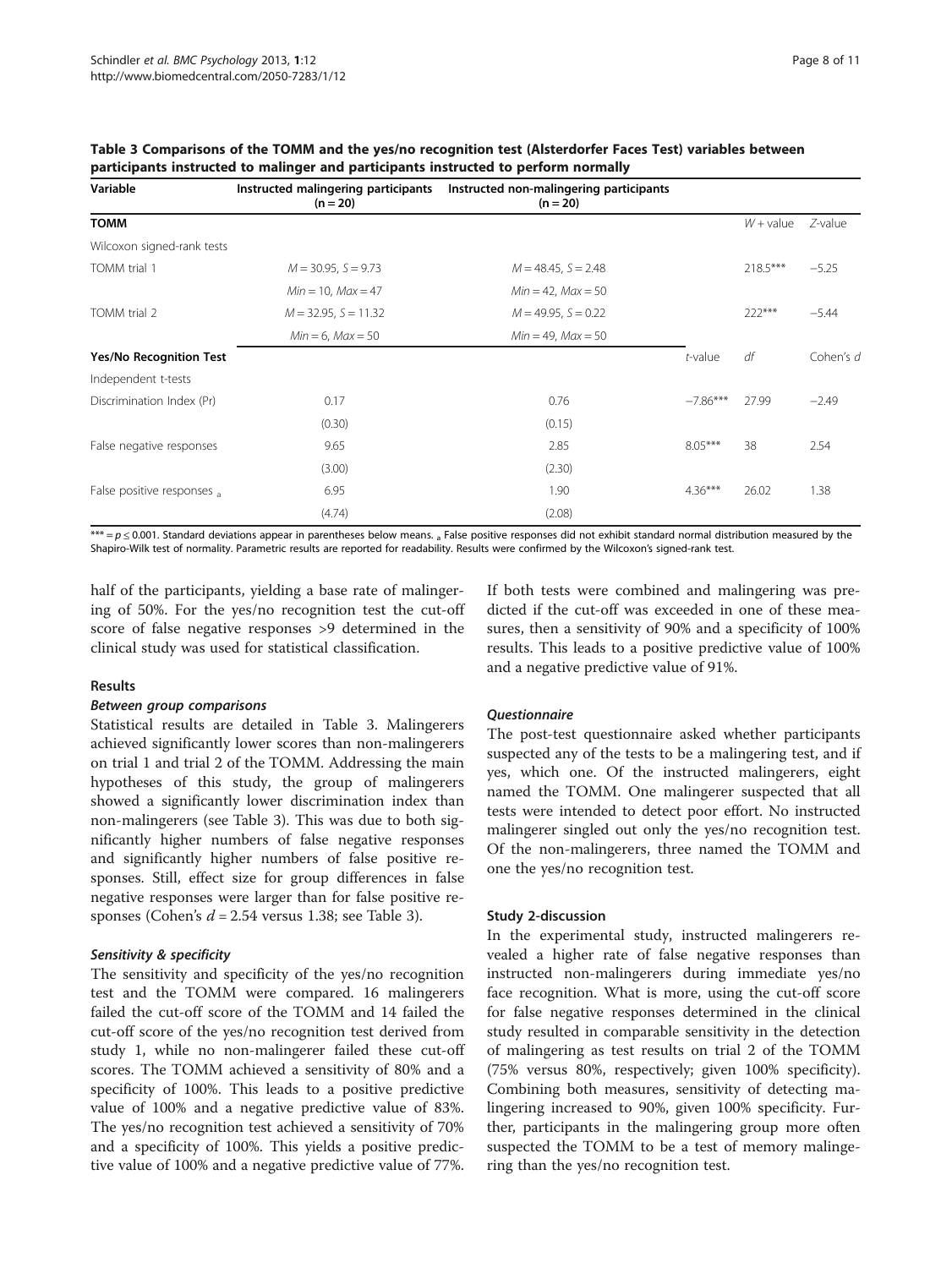Instructed malingerers tend to over-exaggerate memory deficits (Greve et al. [2008](#page-10-0)), and may use different strategies than compensation-seeking claimants. Thus, the experimental study may exaggerate the true sensitivity of both measures. However, we aimed to compare sensitivity and specificity of the TOMM and the yes/no recognition test in the same experimental situation. Both methods performed comparably. Unexpectedly, the malingering group also revealed a significantly higher rate of false positive responses than the non-malingering group. This is in contrast to the result of the clinical study, and may be due to the mentioned tendency to over-exaggerate memory deficits in simulation studies leading to more disorganized behavior than in assessment situations (Greve et al. [2008](#page-10-0)). Still, the effect size for the comparison of false negative and false positive responses between instructed malingerers and nonmalingerers was considerable bigger for the false negative responses.

One interesting finding from study 1 was that the yes/ no recognition test was able to discriminate between truly severely memory-disordered patients, inpatients with undisputed affective disorder, and probably malingering claimants. However, a further important issue is the differentiation between experimentally instructed true malingerers and other patient groups to avoid misclassification of true disorders as malingering. Therefore, to further generalize the observed difference in false negatives between malingering and true memory disorder in study 1, experimentally instructed malingerers and the two groups of inpatients were compared on this measure.

## Between study comparisons

Compared to the two groups of inpatients, experimentally assigned true malingerers showed an even lower discrimination index  $(F(2/81) = 47.68; p < 0.001)$ . This was due to the raised number of false negative responses  $(F(2/81) = 38.78; p < 0.001)$  compared to the two groups of inpatients ( $p's < 0.001$ ). The number false positive responses  $(F(2/81) = 15.25; p < 0.001)$  was comparable between true malingerers and inpatients with dementia  $(p = 1.0)$ , and for both groups higher than for inpatients with affective disorders ( $p's < 0.01$ ). Importantly, if a false prediction of malingering for inpatients with dementia is to be avoided, no malingerer can be identified as such based on the false positive responses and only 7 malingerers can be identified by the discrimination index, while 14 malingerers can be identified by the number of false negative responses.

## General discussion

The combined results of the clinical and experimental study suggest yes/no face recognition as a useful screening tool for the detection of feigned memory deficits in claimants presenting with mental disorders. Probably malingering claimants showed a considerable increase of false negative responses in the yes/no recognition test compared to probably non-malingering claimants, but notably also compared to inpatients with dementia and established affective disorder. Although inpatients with dementia and probable malingerers showed comparable discrimination accuracy on the yes/ no recognition test, these groups differed qualitatively in their response patterns. Using an analogous simulation design in the experimental study, the number of false negative responses during face recognition was found to be as good a measure of neurocognitive malingering as the TOMM. Effect sizes for differences on false negative responses were considerably large in both studies.

The results of the present paper confirm and further specify earlier observations of an unusually high number of false negative responses during the delayed yes/no recognition trial of the California Verbal Learning Test (CVLT Millis et al. [1995;](#page-10-0) Greve et al. [2009a](#page-10-0)). Whereas the CVLT is a longer and more complex memory test containing various measures, the Alsterdorfer Faces Test is a short stand-alone yes/no recognition test of immediate recognition memory. This test presents neutral faces for learning and later randomly inter-mixes the old faces with an equal number of new stimuli. While face recognition may be advantageous for the present purposes, as old targets and new distracters are structurally quite homogenous, in principle any stand-alone yes/no immediate recognition test using an immediate recognition trial may reveal a conspicuously high number of false negatives in malingerers and thus help to distinguish between malingerers and non-malingerers.

A recent meta-analysis recommends that multiple indicators of malingering should be used to achieve more accurate assessment (Sollman & Berry [2011\)](#page-10-0) and clearly no single screening measure can replace comprehensive evaluation. Still, the present study suggests that the combination of a yes/no recognition test with the TOMM leads to a high sensitivity and specificity for detecting memory malingering. The presently used Alsterdorfer Faces Test is a yes/no recognition test that takes only a few minutes to conduct and score. In the clinical context, such time-saving procedures are advantageous. What is more, the Alsterdorfer Faces Test, which was originally developed to assess organic memory deficits, also contains normative data to quantify true memory deficits of claimants, if there is no evidence of malingering (Bengner & Malina [2010\)](#page-9-0). Many symptom validity tests making use of the floor effect are not able to do so.

The finding that yes/no recognition test based classification results are correlated with failing MMPI-based deception scores, and more so than the TOMM-based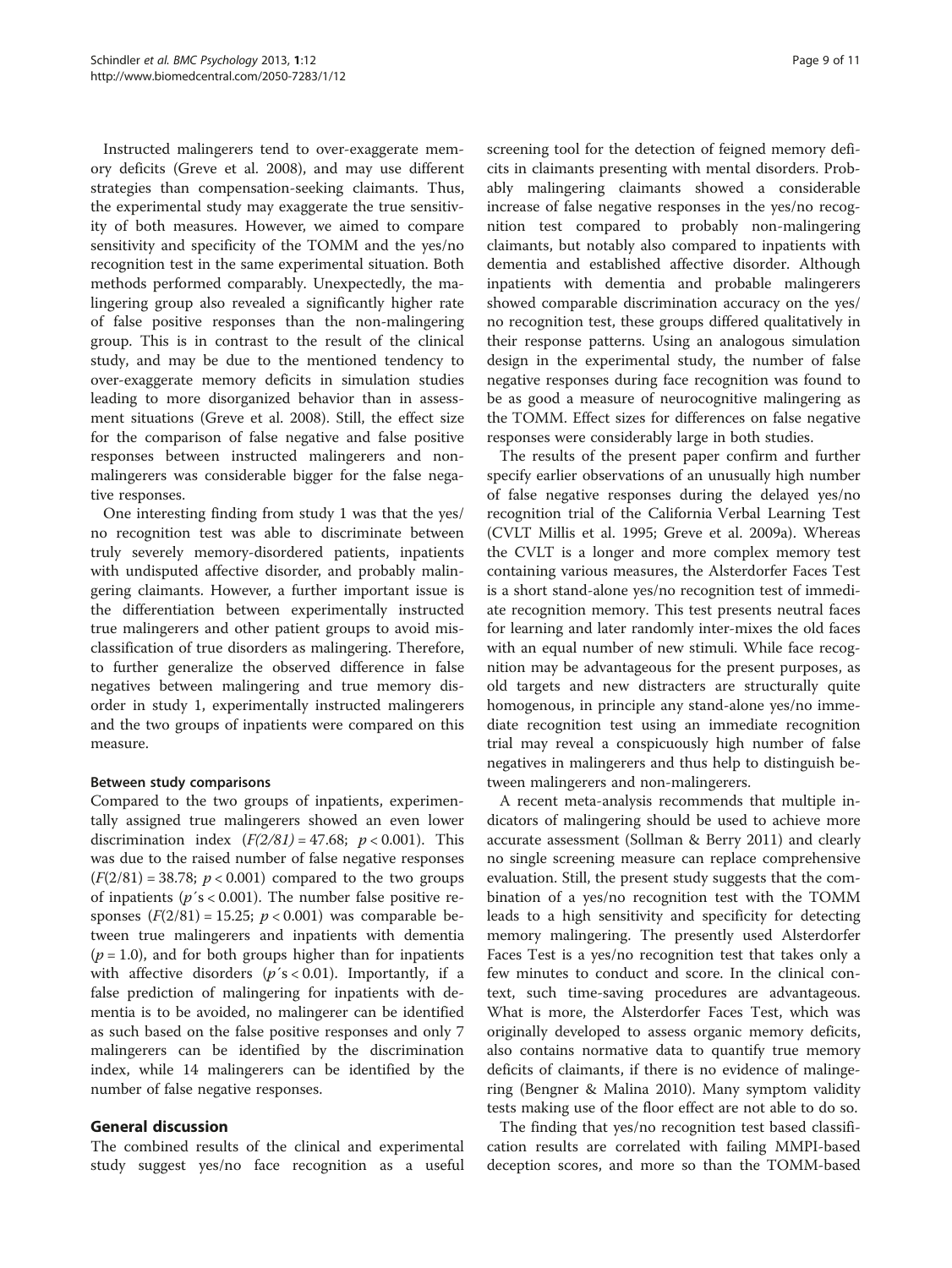<span id="page-9-0"></span>classification, further underscores the clinical potential of the present measure.

Symptom validity tests may vary in how transparent they are to the examinee. Here, the yes/no recognition test compares favorably. In the experimental simulation sample, 8 of 20 instructed malingerers suspected the TOMM as a malingering test. In contrast, only one suspected the yes/no recognition test. This would make it more difficult for malingerers to adapt their strategy to this type of test. Finally, while the TOMM concentrates on a quantitatively conspicuous low discriminative ability, yes/no recognition tests allow focusing on the underlying qualitative response pattern.

There are limitations to the present findings. Most importantly, the sample size of the probable malingerers was relatively small. Therefore, to avoid overpowered findings in the second study, the experimental sample was also moderate. Across studies, results were quite consistent but still merit replication in larger clinical and experimental samples with diverse actual or simulated disorders. Further, classification of memory malingering in study one was based solely on the TOMM. While the TOMM is one of the most specific measures of poor effort (Vallabhajosula & van Gorp [2001](#page-10-0); Batt et al. 2008), the administration of other indicators of malingering would be desirable. Also, claimants reported cognitive deficits due to a mental disorder and accordingly, experimental malingers were instructed to do the same. In order to generalize the present results across other potential malingering situations further studies are needed examining claimants with supposed neurological disorders using stand-alone yes/no recognition tests. The increase in false negatives should be based on a naïve idea about human memory, and therefore may be found in other cultures as well. Therefore, replications using the preliminary cut-off score in other countries would be very interesting.

#### Conclusion

The present results in claimants with mental disorders are promising with regard to the detection of neurocognitive malingering, using a yes/no recognition test. In study one, probable malingerers where characterized by a selective increase of false negative responses. In the experimental study, instructed malingerers showed both more false positive and false negative responses than the nonmalingers. Comparison with the performance pattern in organic deficits further underscores the utility of the false negative measure which performed well in this situation. Differentiation from patients with dementia and affective disorders reduces the problem of false positive malingering categorization in patients with moderate to severe memory disorders. Moreover, the yes/no recognition test seem to be hard to identify as a malingering detection test.

#### **Endnotes**

<sup>a</sup>Analyses of covariance (ANCOVA) were calculated with age, education or both as covariates. Results were highly similar. As ANCOVAs may also be problematic in its interpretation (Miller & Chapman [2001\)](#page-10-0), we report only analyses of variance.

<sup>b</sup>Due to multiple comparisons, the type one error is set to α < 0.025 according to Bonferroni correction for all of the following computations.

## Additional file

[Additional file 1: Table S1.](http://www.biomedcentral.com/content/supplementary/2050-7283-1-12-S1.doc) Frequency of different ICD-10F diagnoses in the four groups of the clinical sample. Table S2. Frequency of different DSM-IV diagnoses in the four groups of the clinical sample. A) Instructions. B) Follow-up questionnaire.

#### Competing interests

The authors declared that they had no conflict of interest with respect to their authorship or the publication of this article.

#### Authors' contributions

All authors contributed to the study design. SS carried out participant testing, performed statistical analysis and drafted the manuscript under the supervision of JK and TB. JK and TB helped to draft and revise the manuscript. KPK and RH helped to draft the manuscript. All authors read and approved the final manuscript.

#### Acknowledgements

The authors declare that they have no competing interests. We would like to thank Martin Wegrzyn, Leandro Malloy-Diniz and Michael D. Horner for their helpful suggestions on the manuscript. We acknowledge support of the publication fee by Deutsche Forschungsgemeinschaft and the Open Access Publication Funds of Bielefeld University.

#### Author details

1 Abteilung Psychologie, Universität Bielefeld, Bielefeld, Germany. <sup>2</sup>Fachbereich Psychologie, Universität Konstanz, Constance, Germany. <sup>3</sup>Klinik und Hochschulambulanz für Psychiatrie und Psychotherapie, Charité, Campus Benjamin Franklin, Berlin, Germany. <sup>4</sup>Klinik für Psychiatrie und Psychotherapie Charité, Campus Mitte, Berlin, Germany. <sup>5</sup>Epilepsiezentrum Berlin-Brandenburg, Berlin, Germany.

#### Received: 23 November 2012 Accepted: 11 June 2013 Published: 25 June 2013

#### References

- Aebi, C. (2002). Validierung der neuropsychologischen Testbatterie CERAD-NP: eine Multi- Center Studie [Validation of the CERAD neuropsychological assessment battery: A multi centre study]. Basel, Switzerland: University of Basel.
- American Psychiatric Association. (2000). Diagnostic and statistical manual of mental disorders (4th ed.). Washington, DC: Author.
- Bartlett, JC, et al. (1989). Aging and memory for pictures of faces. Psychology and Aging, 4(3), 276–283.
- Batt, K, Shores, EA, & Chekaluk, E. (2008). The effect of distraction on the Word Memory Test and Test of Memory Malingering performance in patients with a severe brain injury. Journal of the International Neuropsychological Society, 14(6), 1074–1080.
- Bengner, T, & Malina, T. (2010). Long-term face memory as a measure of right temporal lobe function in TLE: the Alsterdorfer Faces Test. Epilepsy Research, 89(1), 142–147.
- Bengner, T, et al. (2006). Epilepsy increases vulnerability of long-term face recognition to proactive interference. Epilepsy & Behavior, 8(1), 220–227.
- Castaneda, AE, et al. (2008). A review on cognitive impairments in depressive and anxiety disorders with a focus on young adults. Journal of Affective Disorders, 106(1–2), 1–27.